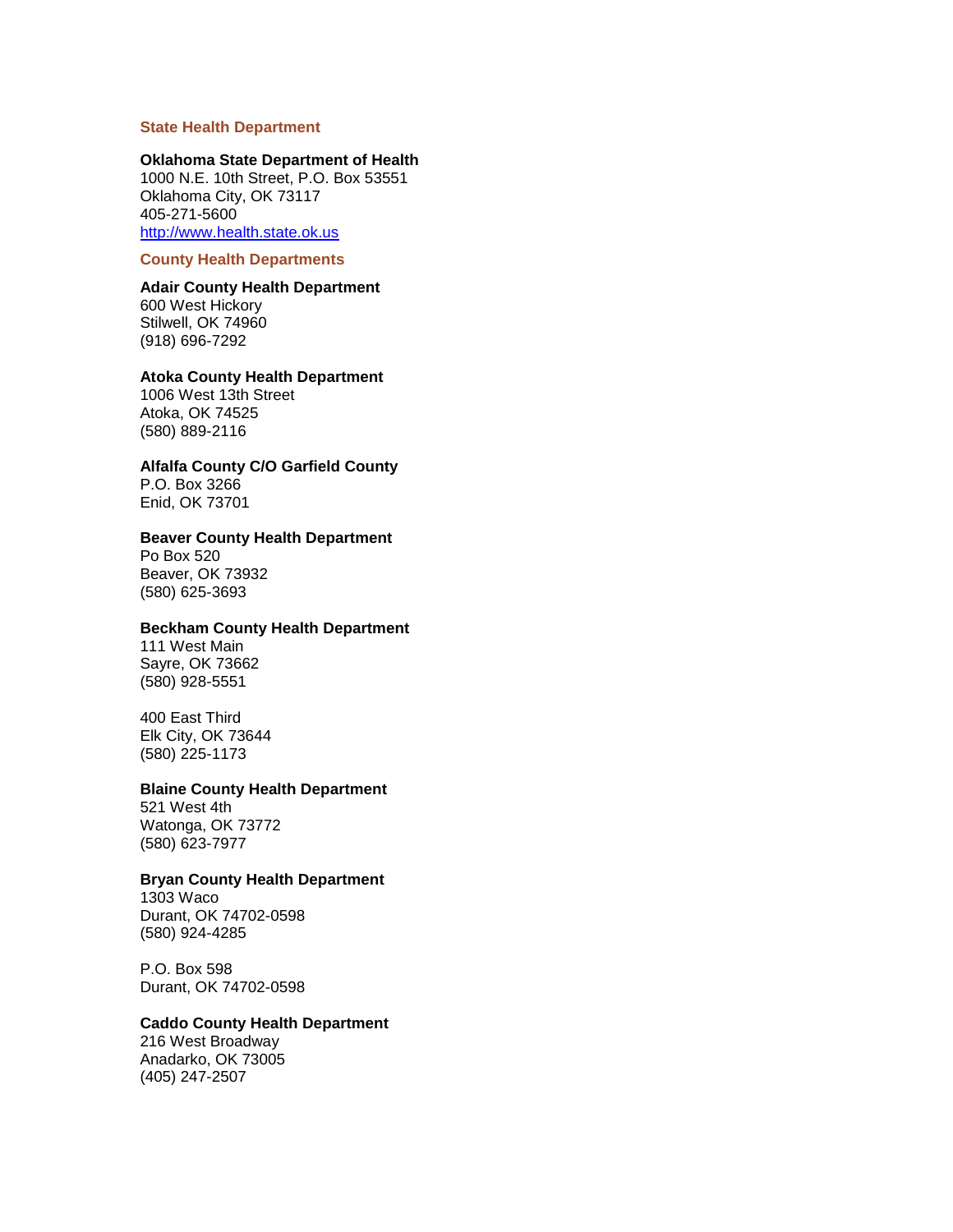P.O. Box 236 Anadarko, OK 73005

### **Canadian County Health Department**

200 South Bickford El Reno, OK 73036-2721 (405) 262-0042

1023 East Vandament Yukon, OK 73099 (405) 354-487[2](http://www.health.state.ok.us/chds/canadian/)

### **Carter County Health Department**

101 First Avenue SW Ardmore, OK 73401 (580) 223-9705

308 Franklin, Box 298 Healdton, OK 73438 (580) 229-1291

### **Cherokee County Health Department**

912 South College Tahlequah, OK 74464 (918) 456-8826

### **Choctaw County Health Department**

103 South Fourth Street Hugo, OK 74743 (580) 326-8821

# **Cleveland County Health Department**

641 East Robinson Norman, OK 73071 (405) 321-4048

224 South Chestnut Moore, OK 73160 (405) 794-1591

### **Coal County Health Department**

1404 South Highway 75 Coalgate, OK 74538-0365 (580) 927-2367

P.O. Box 365 Coalgate, OK 74538-0365

#### **Comanche County Health Department**

1010 South Sheridan Road Lawton, OK 73501 (580) 248-5890

P.O. Box 87 Lawton, OK 73501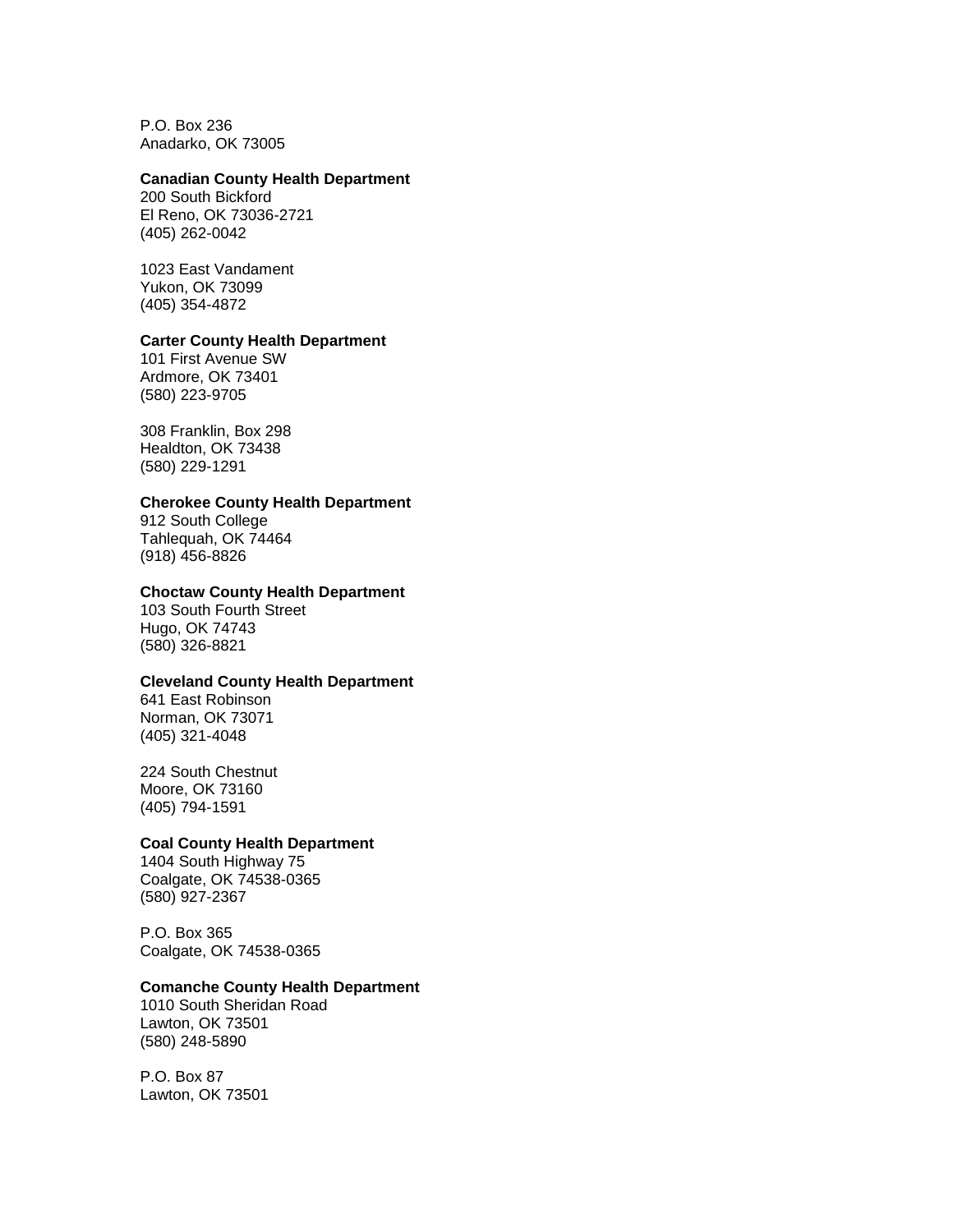#### **Cotton County Health Department**

608-1/2 West Missouri Walters, OK 73572 (580) 875-6121

### **Craig County Health Department**

115 East Delaware Vinita, OK 74301 (918) 256-7531

#### **Creek County Health Department**

1808 South Hickory Sapulpa, OK 74066 (918) 224-5531

### 420 East Broadway, P.O. Box 848 Drumright, OK 74030

(918) 352-9581

408 West 4th Bristow, OK 74010 (918) 367-3341

#### **Custer County Health Department**

3030 Custer Avenue, P.O. Box 698

Clinton, OK 73601 (580) 323-2100 P.O. Box 582

Weatherford, OK 73096 (580) 772-6417

### **Delaware County Health Department**

Highway 59 West, P.O. Drawer 370 Jay, OK 74346 (918) 253-4511

### **Garfield County Health Department**

2501 Mercer Drive, P.O. Box 3266 Enid, OK 73701 (580) 233-0650

#### **Garvin County Health Department**

1809 South Chickasaw, P.O. Box 899 Pauls Valley, OK 73075 (405) 238-7346

710 West Commanche,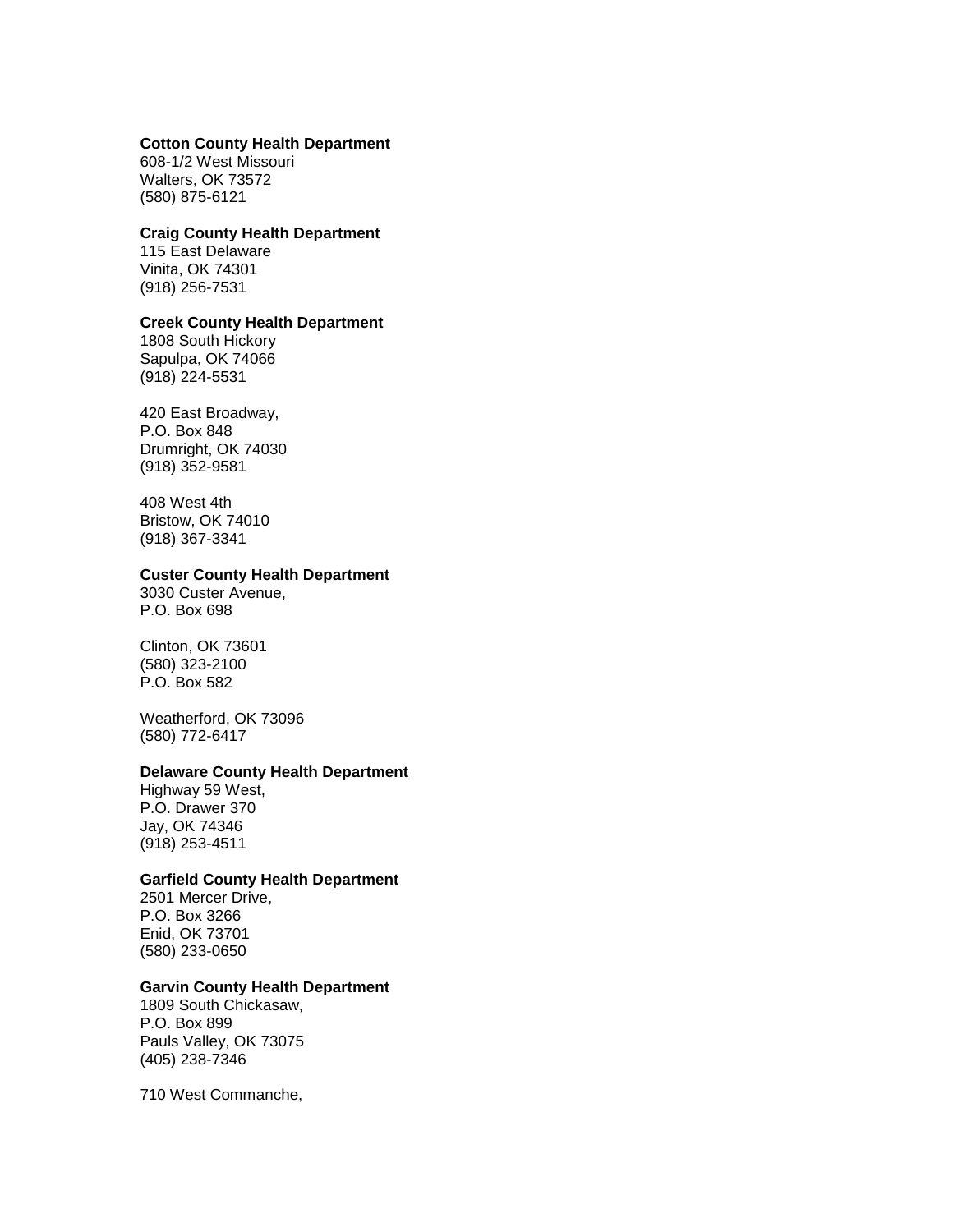P.O. Box 490 Lindsay, OK 73052 (405) 756-2928

#### **Grady County Health Department**

2116 Iowa Street Chickasha, OK 73018 (405) 224-2022

# **Grant County Health Department**

115 North Main Medford, OK 73759 (580) 395-2906

127 South Second Street, P.O. Box 429 Pond Creek, OK 73766 (580) 532-4231

### **Greer County Health Department**

108 South Pennsylvania Mangum, OK 73554 (580) 782-5531

# **Harmon County Health Department**

710 North 8th Hollis, OK 73550 (405) 688-3348

# **Haskell County Health Department**

201 East Main Stigler, OK 74462 (918) 967-3304

### **Hughes County Health Department**

200 Mcdougal Drive Holdenville, OK 74848-2880 (405) 379-3313

#### **Jackson County Health Department**

401 W. Tamarack Road Altus, OK 73521-1599 (580) 482-7308

### **Jefferson County Health Department**

107 East Anderson Avenue Waurika, OK 73573-3029 (580) 228-2313

### **Johnston County Health Department**

1151 South Byrd, P.O. Box 486 Tishomingo, OK 73460 (580) 371-2470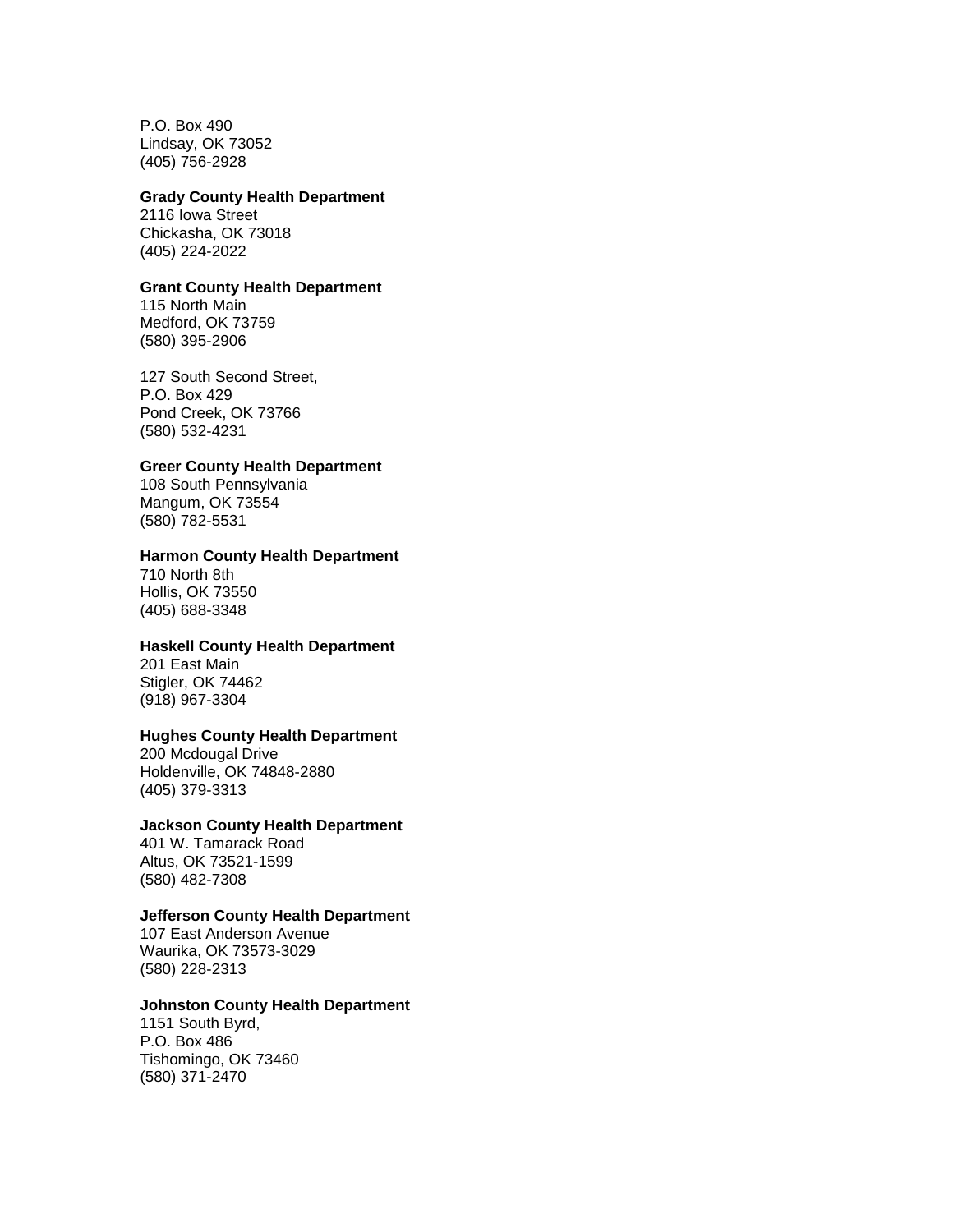#### **Kay County Health Department**

1201 East Hartford Ponca City, OK 74602 (580) 762-1641

1706 South Main Blackwell, OK 74631 (580) 363-552[0](http://www.health.state.ok.us/chds/kay/index.html)

### **Kingfisher County Health Department**

124 East Sheridan, Courthouse Annex Room #101 Kingfisher, OK 73750-3224 (405) 375-3008

# **Kiowa County Health Department**

431 W. Elm Hobart, OK 73651 (580) 726-3316

# **Latimer County Health Department**

201 West Main Wilburton, OK 74578 (918) 465-5673

#### **LeFlore County Health Department**

1212 Reynolds, P.O. Box 37 Poteau, OK 74953 (918) 647-8601

205 Dallas Street, P.O. Box 964 Talihina, OK 74571 (918) 567-2141

### **Lincoln County Health Department**

101 Meadow Lane Chandler, OK 74834 (405) 258-2640

# **Logan County Health Department**

215 Fairgrounds Road, Suite A Guthrie, OK 73044 (405) 282-3485

# **Love County Health Department**

200 C.E. Colston Drive Marietta, OK 73448 (580) 276-2531

#### **McClain County Health Department**

919 North Ninth Street Purcell, OK 73080 (405) 527-6541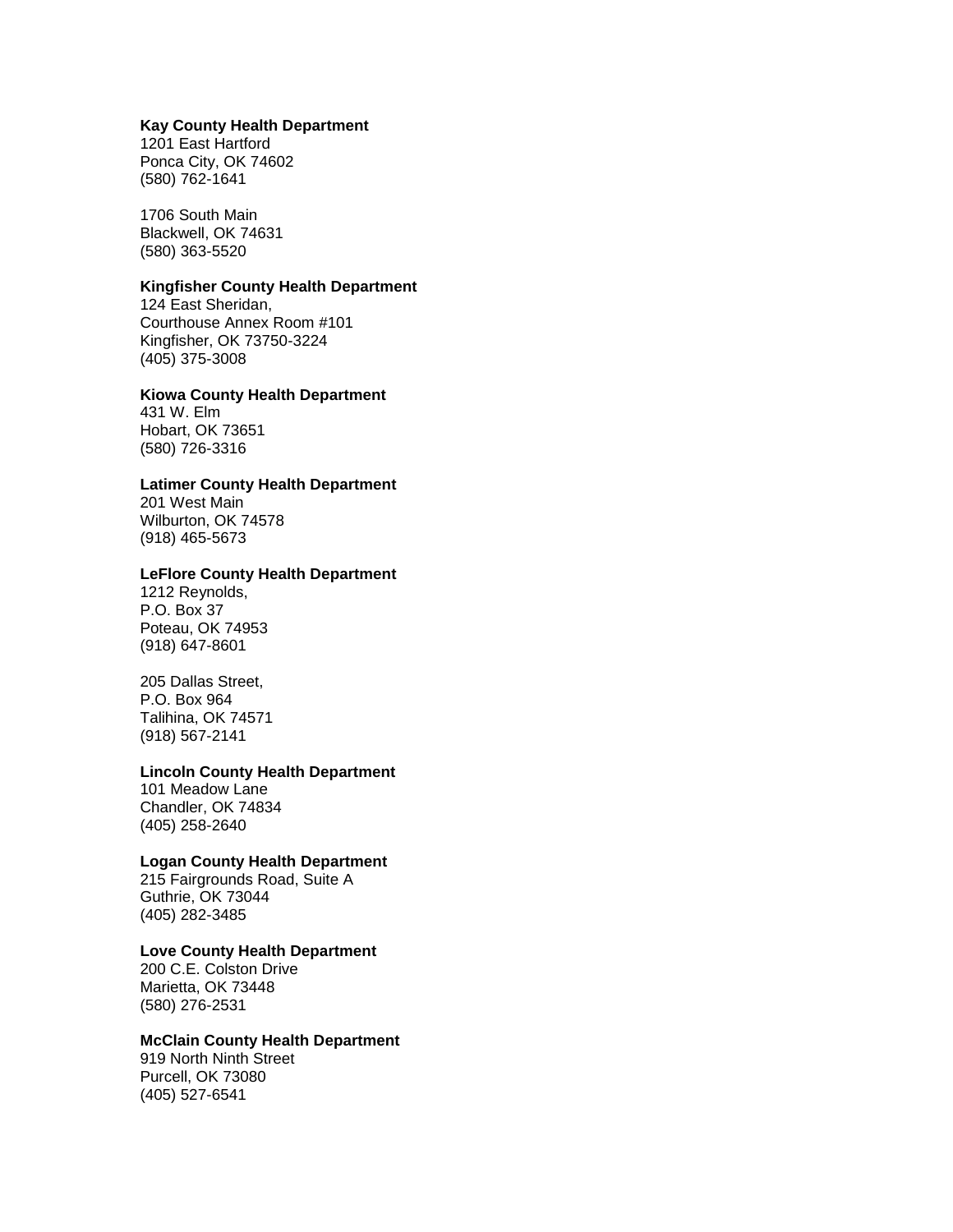107 South Main, P.O. Box 130 Blanchard, OK 73010 (405) 485-3319

#### **McCurtain County Health Department**

1400 Lynn Lane Idabel, OK 74745 (580) 286-6620

#### **McIntosh County Health Department**

P.O. Box 71 Eufaula, OK 74432 (918) 689-7774

211 N. Gentry Checotah, OK 74426 (918) 473-5416

#### **Major County Health Department**

501 East Broadway Fairview, OK 73737 (580) 227-3362

#### **Marshall County Health Department**

310 West Lillie Boulevard, P.O. Box 476 Madill, OK 73446 (580) 795-3705

# **Mayes County Health Department**

111 Northeast First Pryor, OK 74361 (918) 825-4224

# **Murray County Health Department**

730 Cambridge Drive Sulphur, OK 73086 (580) 622-3716

### **Muskogee County Health Department**

530 South 34th Street Muskogee, OK 74401 (918) 683-0321

# **Noble County Health Department**

300 East Fir Street Perry, OK 73077-4902 (580) 336-2257

### **Okfuskee County Health Department**

125 North Second Okemah, OK 74859 (918) 623-1800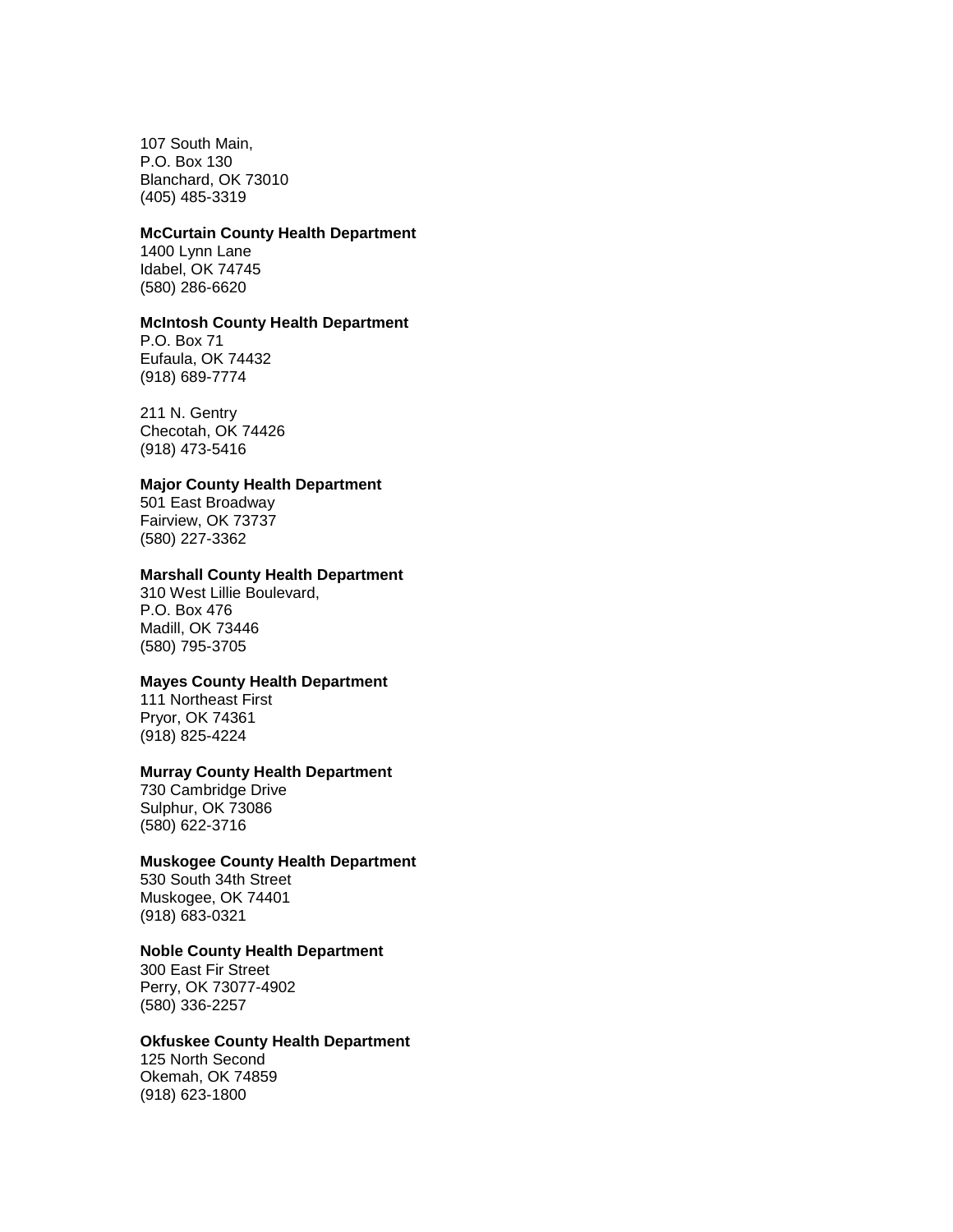### **City-County Health Department of Oklahoma**

921 Northeast 23rd Street Oklahoma City, OK 73105 (405) 427-8651

#### **Okmulgee County Health Department**

1304 R.D. Miller Drive Okmulgee, OK 74447 (918) 756-1883

404 East Broadway Henryetta, OK 74437-0078 (918) 652-8250

102 West Main Street Beggs, OK 74421 (918) 267-3606

#### **Ottawa County Health Department**

1930 North Elm Miami, OK 74354 (918) 540-2481

#### **Pawnee County Health Department**

639 Seventh Street Pawnee, OK 74058 (918) 762-3643

1390 West Cherokee Cleveland, OK 74020 (918) 358-2546

# **Payne County Health Department**

1321 West 7th Avenue Stillwater, OK 74074 (405) 372-8200

1001 East Cherry Street, P.O. Box 168 Cushing, OK 74023 (918) 225-3377

# **Pittsburg County Health Department**

620 South Third Mcalester, OK 74501 (918) 423-1267

### **Pontotoc County Health Department**

1630 East Beverly, P.O. Box 10 Ada, OK 74821-0010 (580) 332-2011

# **Pottawatomie County Health Department**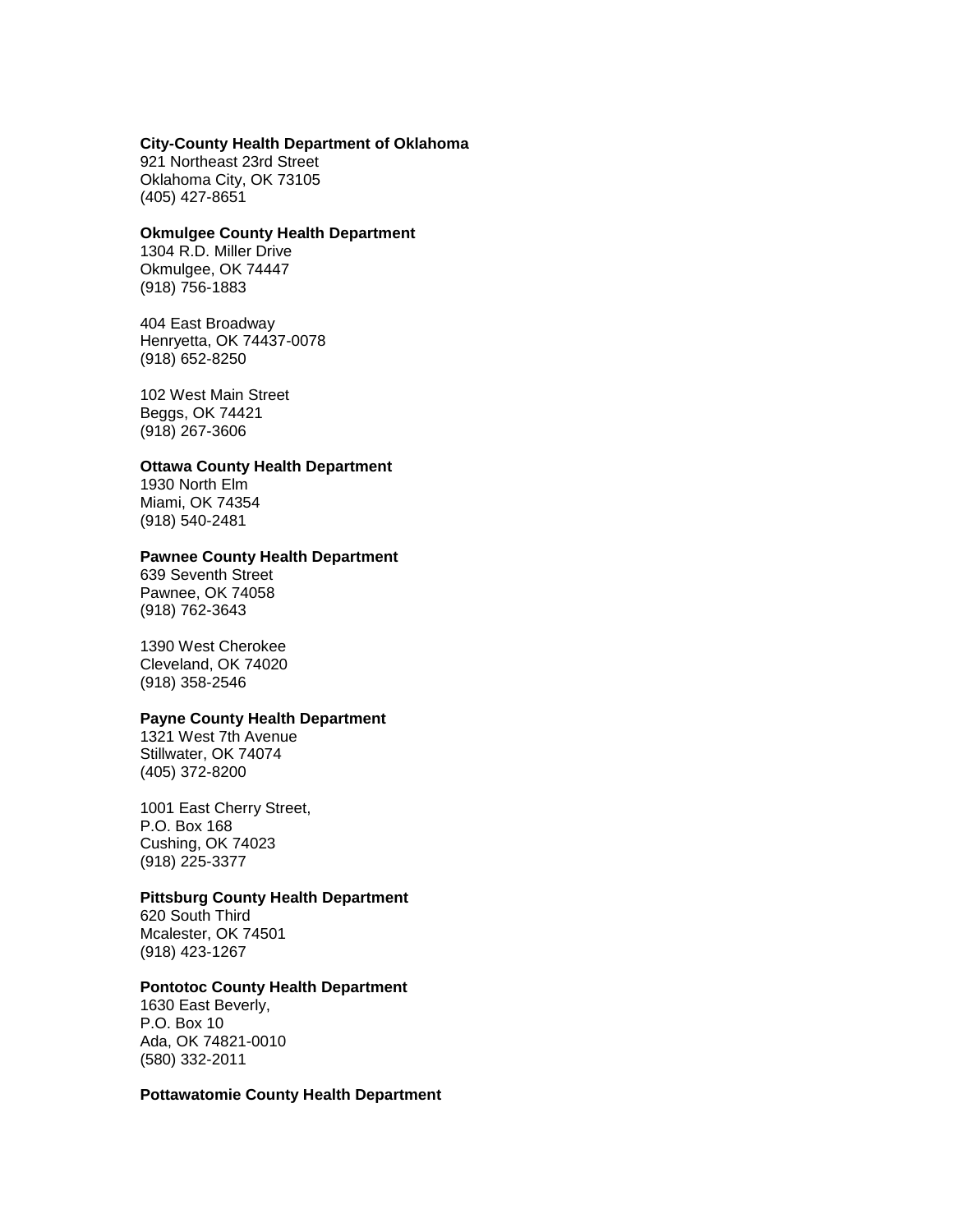1904 Gordon Cooper Drive Shawnee, OK 74801-8698 (405) 273-2157

#### **Pushmataha County Health Department**

322 West Main Antlers, OK 74523 (580) 298-6624

P.O. Box 118, Highway 2 & Cherokee Street Clayton, OK 74536 (918) 569-7973

#### **Rogers County Health Department**

2664 N. Highway 88, Unit A Claremore, OK 74017 (918) 341-3166

#### **Seminole County Health Department**

200 South Brown Wewoka, OK 74884 (405) 257-5401

1900 Boren Blvd. Seminole, OK 74868 (405) 382-4369

### **Sequoyah County Health Department**

612 North Oak Street Sallisaw, OK 74955 (918) 775-6201

# **Stephens County Health Department**

1401 Bois D'arc Duncan, OK 73533 (580) 252-0270

### **Texas County Health Department**

1410 North East Street Guymon, OK 73942 (580) 338-8544

# **Tillman County Health Department**

1500 N. Main Frederick, OK 73542 (580) 335-2163

# **Tulsa City-County Health Department**

5051 S. 129th East Avenue Tulsa, OK 74134 (918)582-9355

**Wagoner County Health Department** 212 North Pierce